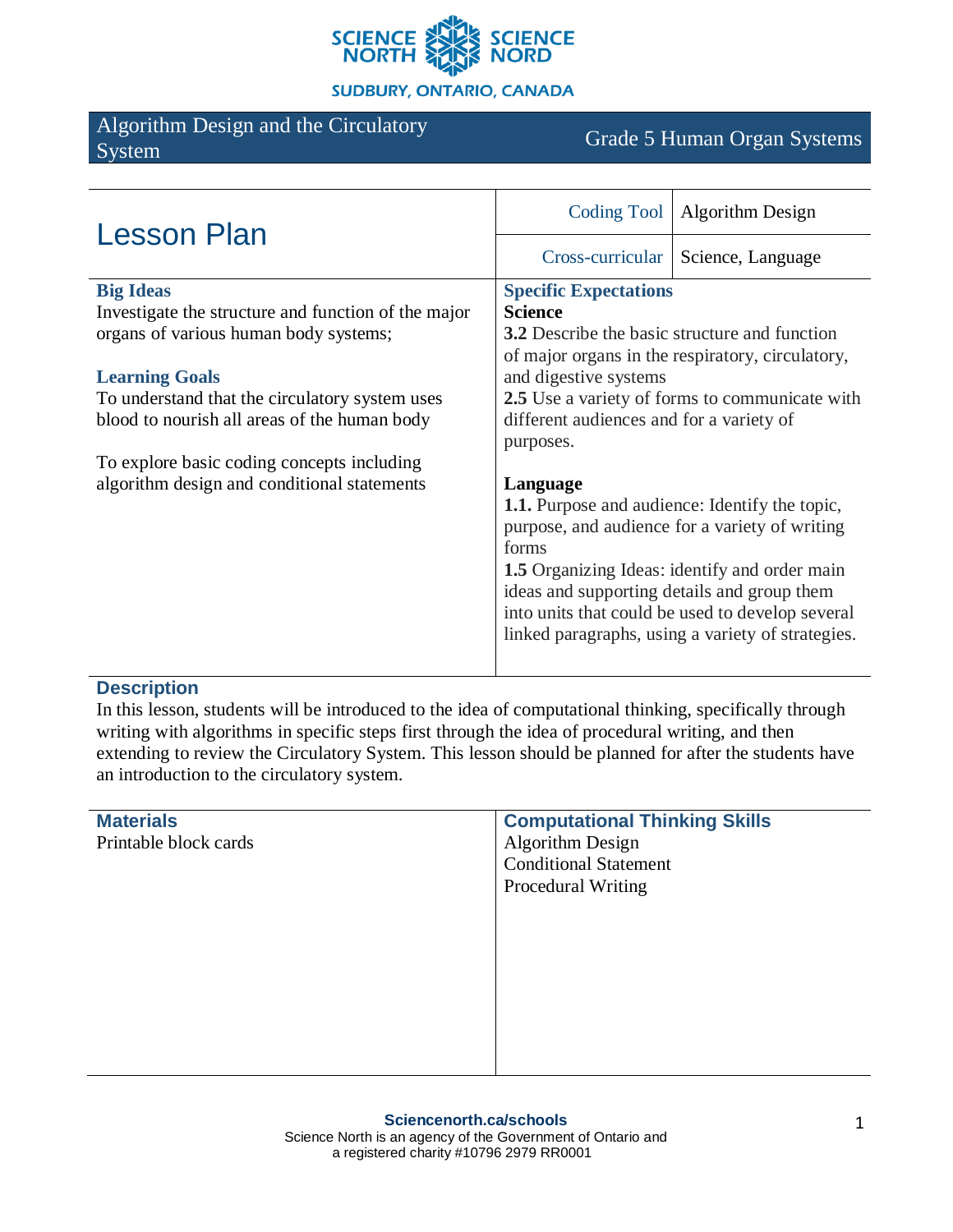

## **Introduction**

Minds On: What is procedural writing?

- Facilitate a class conversation about what students remember about procedural writing.
- Procedural writing is a step-by-step explanation of how to do something
- Invite students to work with a partner to describe the procedure of brushing your teeth.
- Share a few with the class.
- Discuss and find areas where information is missing. i.e. Did you say for how long to squeeze the tooth paste tube? Did you turn off the taps after?

New Concept: What is Algorithmic design?

- Explain that in coding, algorithms are the **clear** steps that are used to define a problem, similar to the clear steps needed in procedural writing. "Coding" is the process of writing these steps, something that we can call "writing code" or "coding"
- As a class, review the coding blocks provided (see attached document with blocks for this lesson). Post blocks on board for students to refer to upon explanation. This lesson will discuss: **move, turn, repeat, and if/then, and the "make a command" option.** 
	- Move: Indicate where to move (specific distance, steps etc.)
	- Turn: Indicate which direction to turn (left/right and degrees, i.e. 90 degree to the left)
	- Repeat: Indicate a command to complete again
	- If/Then: If something occurs, then something else will occur (i.e. If it is raining, then take an umbrella)
	- Make a Command: Students create a command specific to the task (i.e. pick up toothbrush)
- Introduce the idea of a conditional statement: A conditional statement checks if a condition is true and then only executes code if the condition is true.

# **Action**

Whole Class Task:

As a class, explore the coding block terminology and decide how you could code for brushing your teeth.

Example could be:

- Move to bathroom sink
- Open drawer (this is a "make a command" option)
- Take toothbrush and toothpaste out (this is a "make a command" option)
- Close the drawer (this is a "make a command" option)
- Open the cap of the toothpaste (this is a "make a command" option)
- Squeeze 1ml of toothpaste onto toothbrush (this is a "make a command" option)
- Put cap back on toothpaste and put tube away. (this is a "make a command" option)
- Repeat twice per day

Conditional statements could be: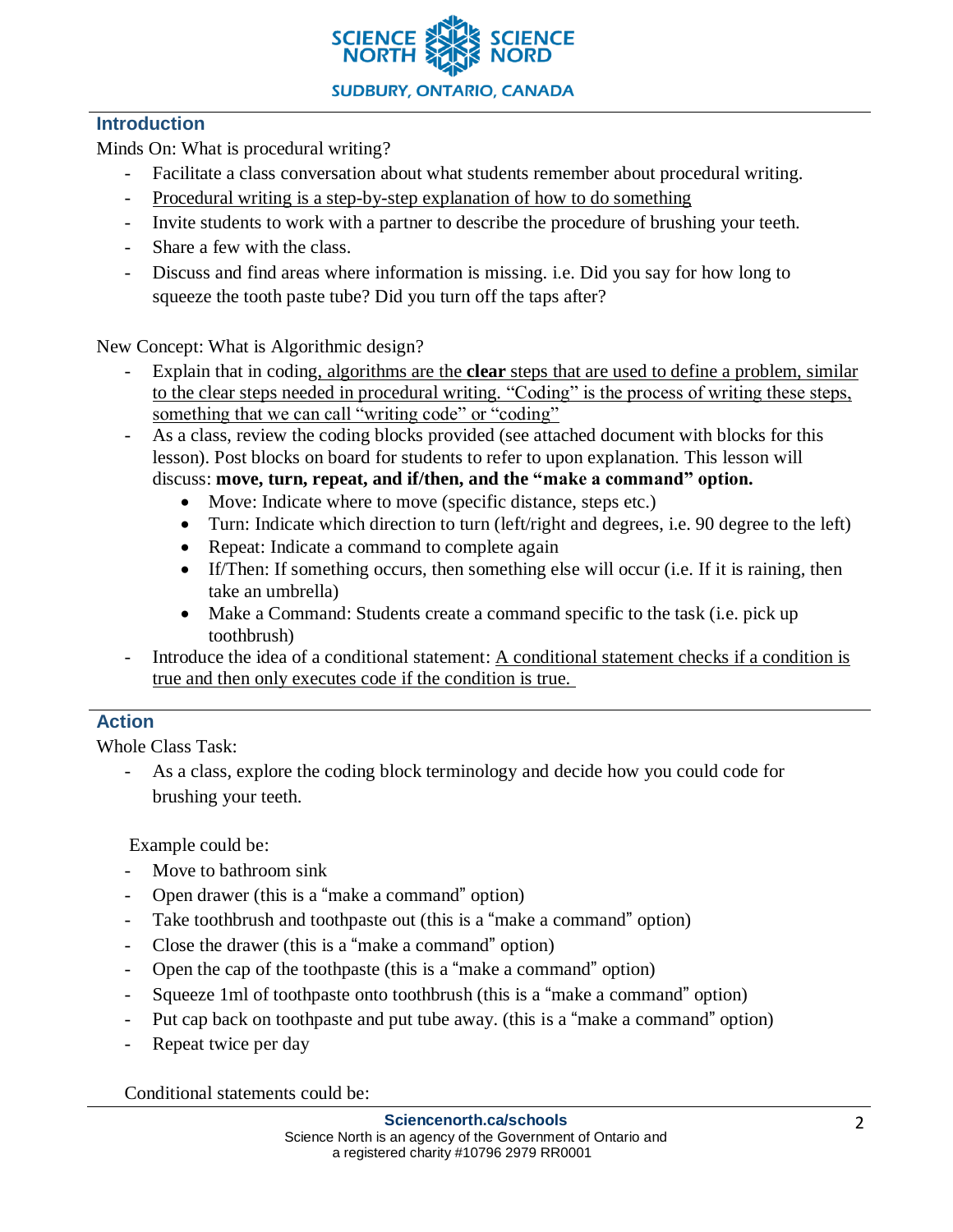

- IF sugar eaten before bed THEN repeat
- IF teeth still not clean THEN repeat

Refresh: Review the circulatory system and its main functions to the class

The circulatory system contains the blood, blood vessels and heart in the human body. This system supplies all parts of the body with oxygenated blood and nutrients.

Task: Create a flow chart, using the block commands, to create code for how the circulatory system works including:

- use at least one "repeat"
- use one conditional statement (if/then or if/else)
- demonstrate understanding of the circulatory system

Remember: Coding is like procedural writing, all steps need to be well detailed and specific.

(See additional attachment for potential example)

### **Consolidation/Extension**

Possible extension questions/challenges:

- How do we code for the fact that the circulatory system does not never end? Answer: Forever Loop
- Students could be invited to create code to describe the function of other human organ systems (i.e. Digestive system)
- Allow students time to research "Scratch" and learn about what it is. How is it similar to this learning? Answer: Computational thinking, coding block terms

### **Assessment**

Success criteria

Students will:

- demonstrate understanding of the circulatory system
- use the move and turn block commands
- use at least one repeat command
- use one conditional statement (if/then)

### **Additional Resources**

Circulatory System:

- [https://www.youtube.com/watch?v=f9ONXd\\_-anM](https://www.youtube.com/watch?v=f9ONXd_-anM)
- [https://www.youtube.com/watch?v=\\_qmNCJxpsr0](https://www.youtube.com/watch?v=_qmNCJxpsr0)

### Algorithm Design intro: